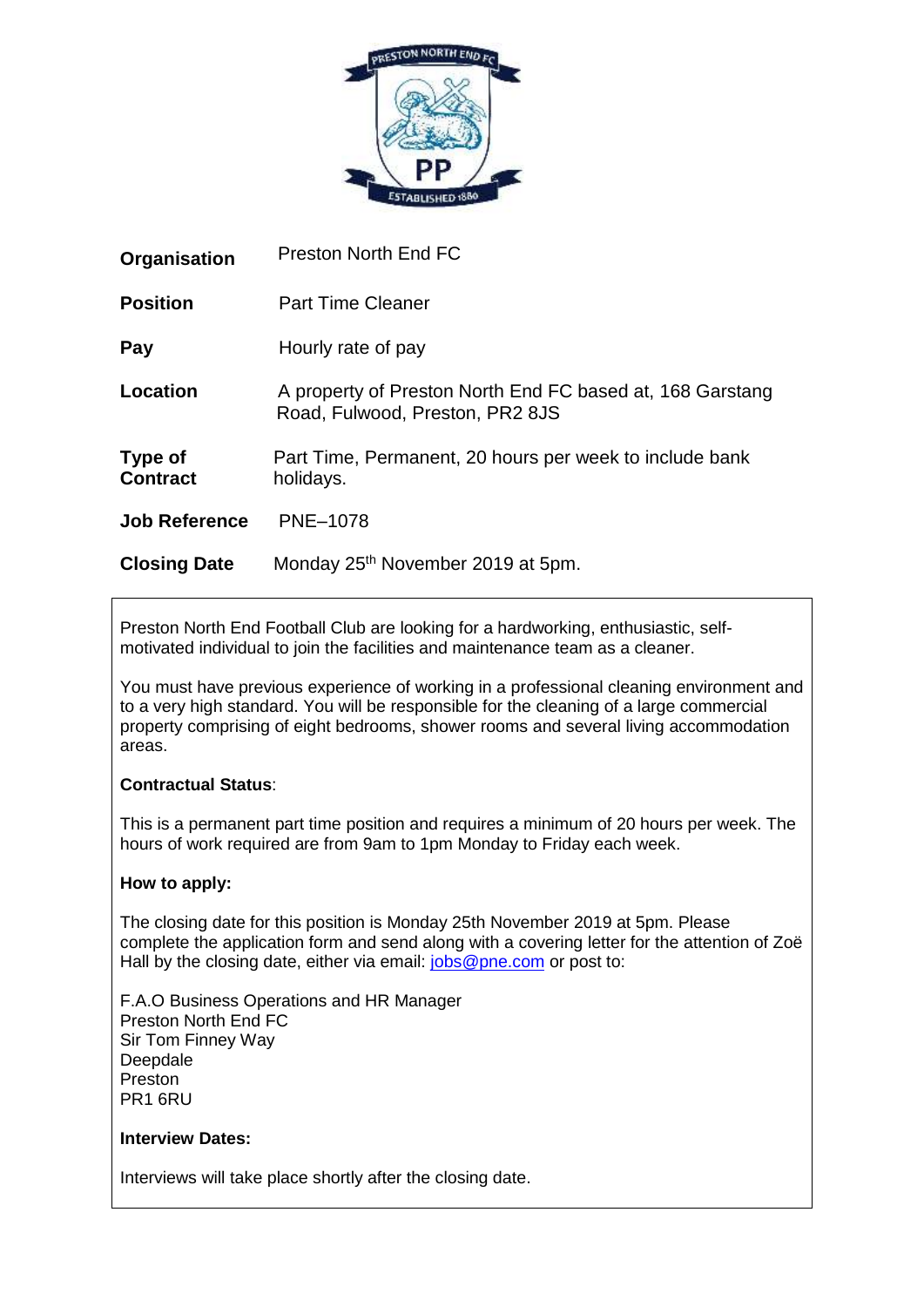The role is subject to two work references which must cover a period of five years' work history and a satisfactory Enhanced DBS check.

| <b>JOB DESCRIPTION</b> |                                      |                                                                                                                                                                                                                                                                                                                                                                   |  |  |
|------------------------|--------------------------------------|-------------------------------------------------------------------------------------------------------------------------------------------------------------------------------------------------------------------------------------------------------------------------------------------------------------------------------------------------------------------|--|--|
| 1.                     | <b>Job Title</b>                     | <b>Part Time Cleaner</b>                                                                                                                                                                                                                                                                                                                                          |  |  |
|                        | <b>Salary</b>                        | Hourly rate of pay                                                                                                                                                                                                                                                                                                                                                |  |  |
|                        | <b>Hours of Work</b>                 | The standard working week will be a minimum of 20 hours<br>between the hours of 9am to 1pm Monday to Friday. You<br>are required to be flexible with regards to any additional<br>hours required by the business but you will receive<br>advance notification of these. You will also be expected to<br>work bank holidays because of the nature of the business. |  |  |
|                        | <b>Location</b>                      | A property of Preston North End FC based at 168<br>Garstang Road, Fulwood, Preston, PR2 8JS.                                                                                                                                                                                                                                                                      |  |  |
|                        | <b>Responsible To</b>                | Responsible to the host parents of the house and<br>ultimately the cleaning supervisor based at Preston North<br>End FC.                                                                                                                                                                                                                                          |  |  |
|                        | <b>Responsible For</b>               | N/a                                                                                                                                                                                                                                                                                                                                                               |  |  |
|                        | <b>Contractual Status</b>            | Permanent Contract, part time.                                                                                                                                                                                                                                                                                                                                    |  |  |
| 2.                     | <b>Overall purpose of</b><br>the Job | To clean all areas of the accommodation to an<br>exceptionally high standard.<br>General purpose cleaning of all of the areas within your<br>responsibility. Some areas may require the use of heavy<br>machinery such as a floor machine and a buffer.<br>A full uniform and training will be provided.                                                          |  |  |